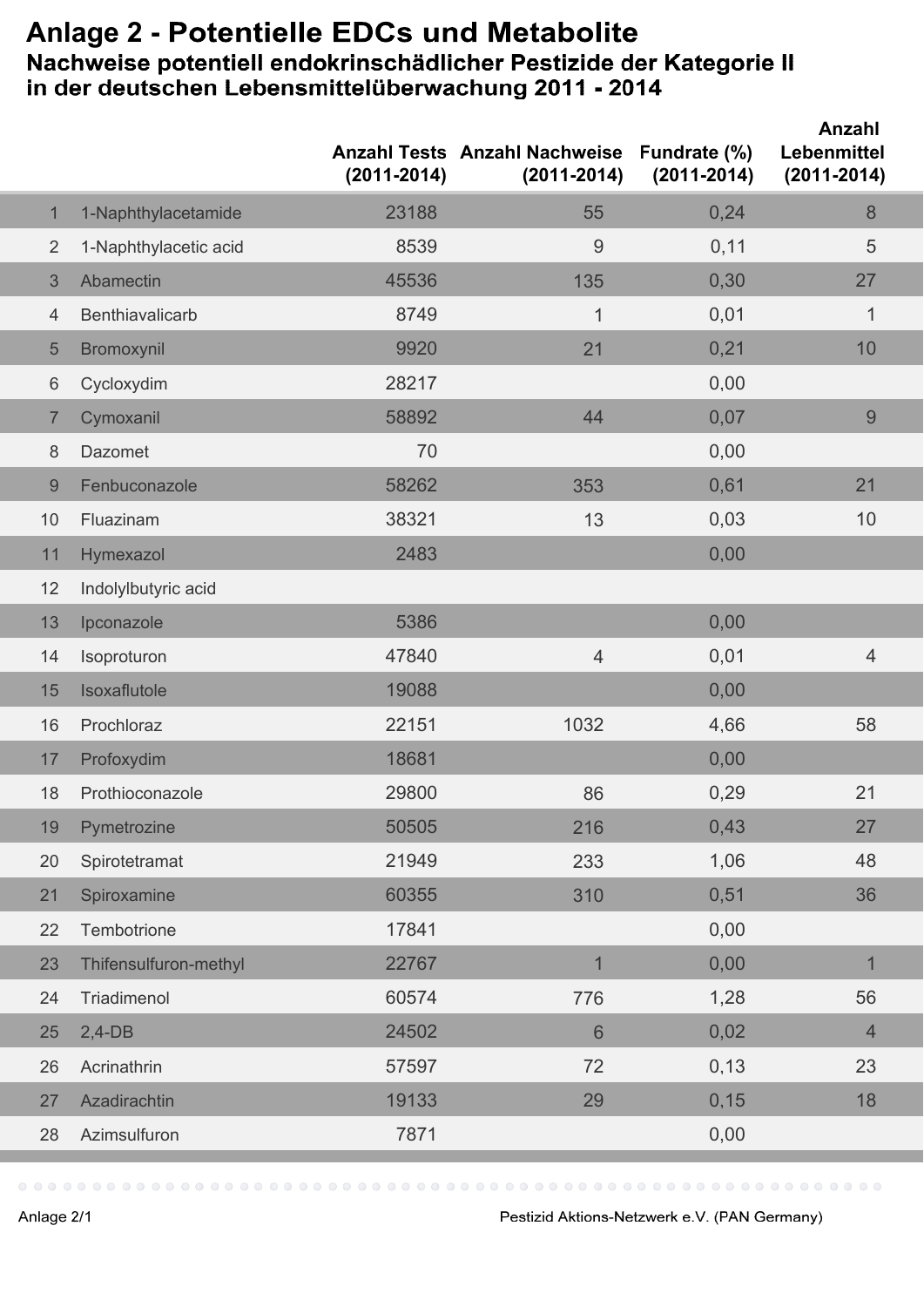## **Anlage 2 -** Nachweise potentiell endokrinschädlicher Pestizide der Kategorie II in der deutschen Lebensmittelüberwachung 2011 - 2014

|    |                                  | $(2011 - 2014)$ | Anzahl Tests Anzahl Nachweise Fundrate (%)<br>$(2011 - 2014)$ | $(2011 - 2014)$ | Anzahl<br>Lebenmittel<br>$(2011 - 2014)$ |
|----|----------------------------------|-----------------|---------------------------------------------------------------|-----------------|------------------------------------------|
| 29 | <b>Bifenthrin</b>                | 61578           | 576                                                           | 0,94            | 55                                       |
| 30 | <b>Bixafen</b>                   | 21246           | 5                                                             | 0,02            | 3                                        |
| 31 | <b>Bromuconazole</b>             | 58326           | 5                                                             | 0,01            | $\overline{4}$                           |
| 32 | <b>Buprofezin</b>                | 60287           | 313                                                           | 0,52            | 35                                       |
| 33 | Carbetamide                      | 27454           |                                                               | 0,00            |                                          |
| 34 | Carboxin                         | 41161           | $\mathbf{1}$                                                  | 0,00            | 1                                        |
| 35 | Chlorothalonil                   | 56772           | 487                                                           | 0,86            | 61                                       |
| 36 | Chlorpropham                     | 55546           | 816                                                           | 1,47            | 49                                       |
| 37 | Chlorpyrifos-methyl              | 61086           | 593                                                           | 0,97            | 43                                       |
| 38 | Chlorsulfuron                    | 10989           |                                                               | 0,00            |                                          |
| 39 | Clethodim                        | 25276           | $\overline{2}$                                                | 0,01            | $\overline{2}$                           |
| 40 | Clodinafop                       | 8748            |                                                               | 0,00            |                                          |
| 41 | <b>Clothianidin siehe</b>        |                 |                                                               |                 |                                          |
| 42 | Cyflumetofen                     | 5582            |                                                               | 0,00            |                                          |
| 43 | Deltamethrin                     | 61045           | 673                                                           | 1,10            | 86                                       |
| 44 | Dicamba                          | 27903           | 9                                                             | 0,03            | 5                                        |
| 45 | Diclofop                         | 26484           |                                                               | 0,00            |                                          |
| 46 | Diethofencarb                    | 58813           | 24                                                            | 0,04            | 6                                        |
| 47 | Difenacoum                       |                 |                                                               |                 |                                          |
| 48 | Diflufenican                     | 56918           | 6                                                             | 0,01            | $\overline{4}$                           |
| 49 | <b>Dimethoate</b>                | 60764           | 713                                                           | 1,17            | 97                                       |
| 50 | Dimethomorph                     | 59562           | 1576                                                          | 2,65            | 98                                       |
| 51 | <b>Esfenvalerate RR &amp; SS</b> | 54599           | 55                                                            | 0, 10           | 14                                       |
| 52 | Etoxazole                        | 33512           | 224                                                           | 0,67            | 22                                       |
| 53 | Etridiazole                      | 56330           | 16                                                            | 0,03            | 3                                        |
| 54 | Fenazaquin                       | 57563           | 47                                                            | 0,08            | 26                                       |
| 55 | Fenhexamid                       | 60088           | 3377                                                          | 5,62            | 85                                       |
| 56 | Fipronil                         | 57021           | 63                                                            | 0,11            | 17                                       |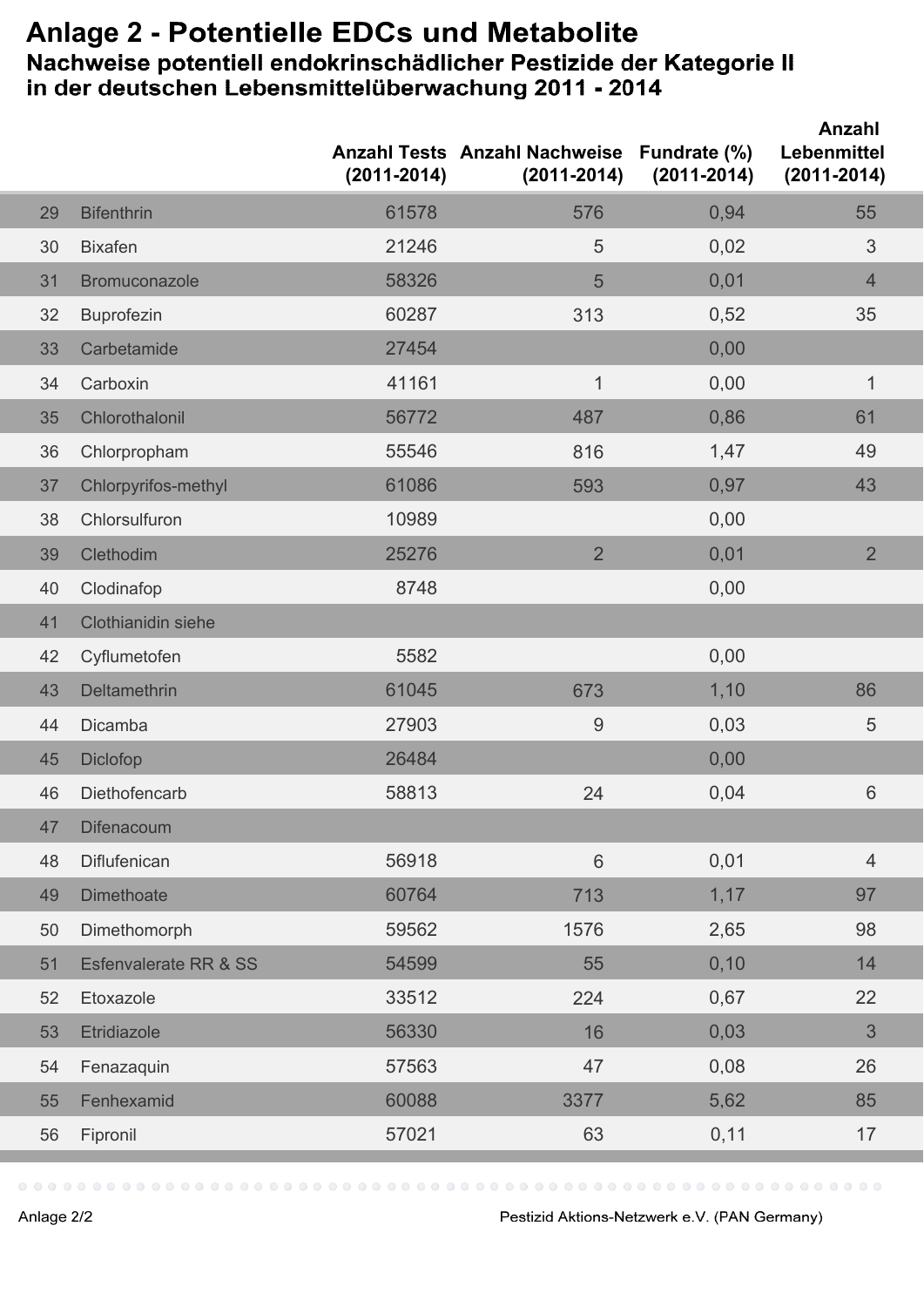## Anlage 2 - Potentielle EDCs und Metabolite<br>Nachweise potentiell endokrinschädlicher Pestizide der Kategorie II<br>in der deutschen Lebensmittelüberwachung 2011 - 2014

|    |                     | $(2011 - 2014)$ | <b>Anzahl Tests Anzahl Nachweise</b><br>$(2011 - 2014)$ | Fundrate (%)<br>$(2011 - 2014)$ | Anzahl<br>Lebenmittel<br>$(2011 - 2014)$ |
|----|---------------------|-----------------|---------------------------------------------------------|---------------------------------|------------------------------------------|
| 57 | Flonicamid          | 46353           | 449                                                     | 0,97                            | 39                                       |
| 58 | Fluazifop-P         | 16133           | 176                                                     | 1,09                            | 51                                       |
| 59 | Flufenacet          | 46176           | 18                                                      | 0,04                            | $\overline{7}$                           |
| 60 | Glyphosate          | 6673            | 191                                                     | 2,86                            | 44                                       |
| 61 | lambda-Cyhalothrin  | 57985           | 2051                                                    | 3,54                            | 112                                      |
| 62 | Meptyldinocap       | 8748            |                                                         | 0,00                            |                                          |
| 63 | Metaldehyde         | 11807           | 18                                                      | 0, 15                           | 9                                        |
| 64 | Metazachlor         | 58364           | 8                                                       | 0,01                            | $6\phantom{1}$                           |
| 65 | Methoxyfenozide     | 58787           | 801                                                     | 1,36                            | 54                                       |
| 66 | Oryzalin            | 8320            |                                                         | 0,00                            |                                          |
| 67 | Oxasulfuron         | 7701            |                                                         | 0,00                            |                                          |
| 68 | Paclobutrazol       | 56668           | 31                                                      | 0,05                            | 13                                       |
| 69 | Penflufen           | 303             |                                                         | 0,00                            |                                          |
| 70 | Penthiopyrad        | 1284            |                                                         | 0,00                            |                                          |
| 71 | Pethoxamid          | 36782           |                                                         | 0,00                            |                                          |
| 72 | Phenmedipham        | 55927           | 80                                                      | 0,14                            | 13                                       |
| 73 | Picolinafen         | 31549           |                                                         | 0,00                            |                                          |
| 74 | Prohexadione        | 8320            | 5                                                       | 0,06                            | $\overline{4}$                           |
| 75 | Propaquizafop       | 27698           | $\overline{2}$                                          | 0,01                            | $\overline{2}$                           |
| 76 | Propiconazole       | 59915           | 276                                                     | 0,46                            | 43                                       |
| 77 | Propineb siehe CS2! |                 |                                                         |                                 |                                          |
| 78 | Proquinazid         | 45801           | 124                                                     | 0,27                            | 16                                       |
| 79 | Prosulfuron         | 14892           |                                                         | 0,00                            |                                          |
| 80 | Pyraflufen-ethyl    | 18766           |                                                         | 0,00                            |                                          |
| 81 | Pyridaben           | 57689           | 174                                                     | 0,30                            | 41                                       |
| 82 | Pyridalyl           | 29146           | 32                                                      | 0,11                            | $\overline{7}$                           |
| 83 | Pyriproxyfen        | 57648           | 1061                                                    | 1,84                            | 26                                       |
| 84 | Quizalofop-P-ethyl  | 2851            |                                                         | 0,00                            |                                          |